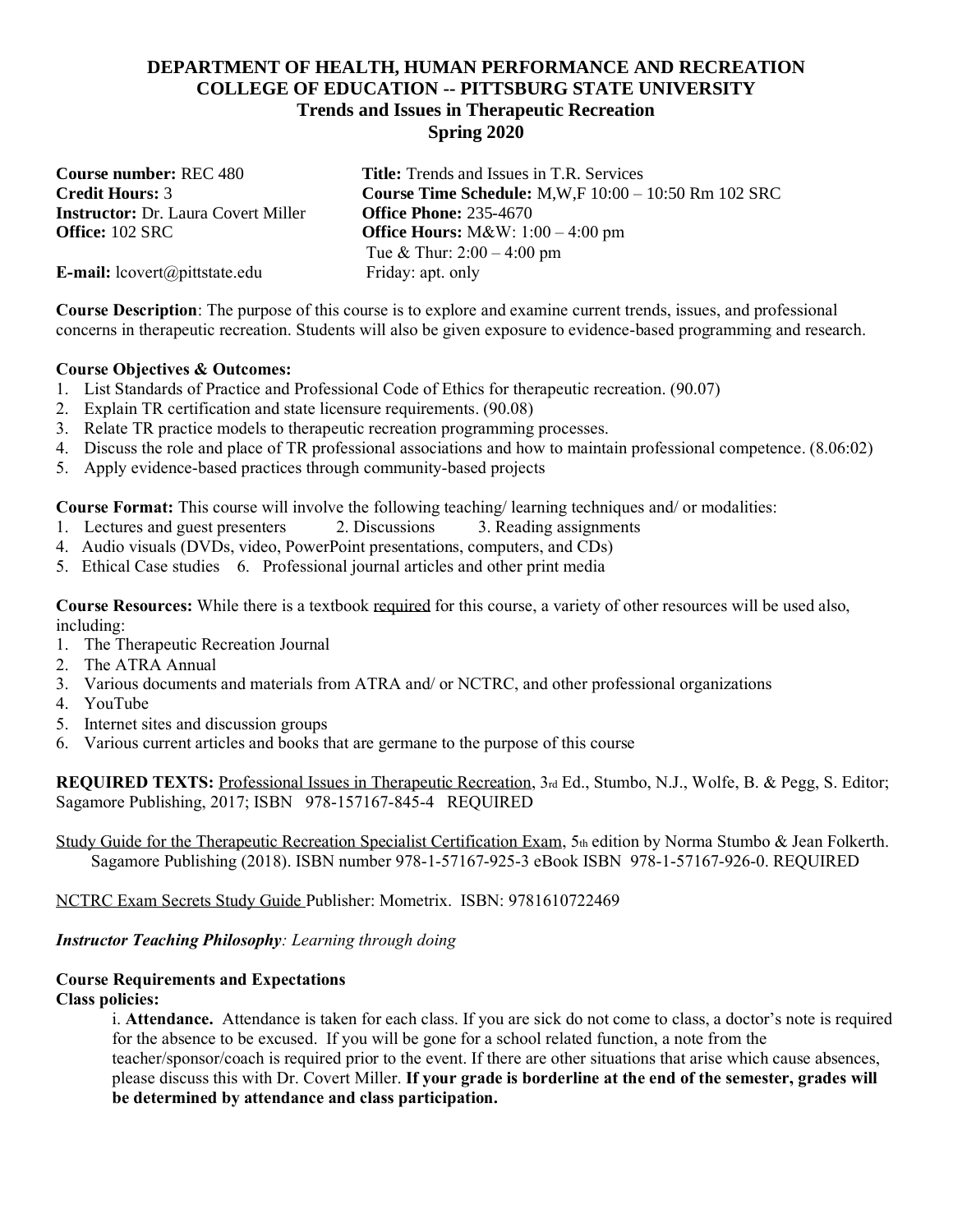ii. **Academic Honesty.** I expect absolute honesty from all students in the completion of assignments and will accept nothing less. TR is a field where personal integrity is critical. Syllabus supplement with academic integrity policy:

[https://www.pittstate.edu/registrar/\\_files/documents/syllabus-supplement-spring-2020-updated-10-7-19.pdf](https://www.pittstate.edu/registrar/_files/documents/syllabus-supplement-spring-2020-updated-10-7-19.pdf)

iii. **Completion of assignments.** Assignments are due at the beginning of the class period the day that they are due. Assignments that are not completed and ready to turn in at that time will be considered late. Points will be deducted for each day late. However, some of the completion dates listed in the course outline are "soft" and may need to be revised depending on how quickly material can be covered, balance with other assignments, etc.

v. **Cell phones:** If causing disruption to learning community, cell phones will be asked to be put away

*Expectations of students: Students need to come to class on time, actively engage in class discussion, contribute to class projects, ask questions when needed, submit assignments on time, respect peers and professor and contribute to group projects.*

#### **EVALUATION AND GRADE ASSIGNMENT**

A. **Assessment:** Below are the course assignments with associated point totals. *(The instructor reserves the right to add or delete assignments as needed and deemed appropriate and fair)*

| 1. TR-Iffic Day of Play<br>2. Attendance<br>3. EBP Intervention Outline & Special Education<br>4. EBP Intervention Outline & The Learning Center<br>5. Power Point assignments<br>6. In-class assignments $(5 \text{ pts. each } X 3)$<br>7. Final Exam |           |   | 50 Pts.<br>$50$ Pts<br>30 Pts total<br>30 Pts. total<br>60 Pts (tentative)<br>15 pts. total<br>$50$ Pts |
|---------------------------------------------------------------------------------------------------------------------------------------------------------------------------------------------------------------------------------------------------------|-----------|---|---------------------------------------------------------------------------------------------------------|
| <b>B.</b> Grading Scale:                                                                                                                                                                                                                                | 90-100    | A | Excellent                                                                                               |
|                                                                                                                                                                                                                                                         | $80 - 89$ | B | Above Average                                                                                           |
|                                                                                                                                                                                                                                                         | $70--79$  | C | Average                                                                                                 |
|                                                                                                                                                                                                                                                         | $60--69$  | D | <b>Below Average</b>                                                                                    |
|                                                                                                                                                                                                                                                         | < 50      | F | Not Passing                                                                                             |

### **ASSIGNMENTS**

**TR-Iffic Day of Play:** Students will host a community spring event for populations with disabilities in the Pittsburg area. This event will be decided on as a class in the first weeks of the semester. Students will be responsible for planning and implementing the event and any other assigned duties. If students are unable to attend due to an unexcused reason, students will be required to complete four hours of volunteer service with an agency that works with individuals with disabilities or older adults. Points will be awarded for participation in class planning and the day of event. *Worth up to 50 pts. Tentative Date: Friday March 13th*

**TR EBP Intervention w/The Learning Center:** Students will research EBP/Trends used in TR. Students will then be divided into two groups. Within each group, students are to choose an evidence-based intervention to implement with The Learning Center students. The activities chosen by each group need to be connected. The activities chosen will then be implemented on Wednesday April 1st with the Learning Center students. Students are to create an outline that includes the following information:

What the intervention is

How the intervention is used/associated activities within the intervention

Example: sensory stimulation-what are the specific activities-aromatherapy, lap quilts, etc.

Populations this intervention is used with

Evidence to support intervention – written in paragraph form with APA citations

Bibliography – APA style

Outline due Monday March 30th. Each student must submit the outline on Canvas.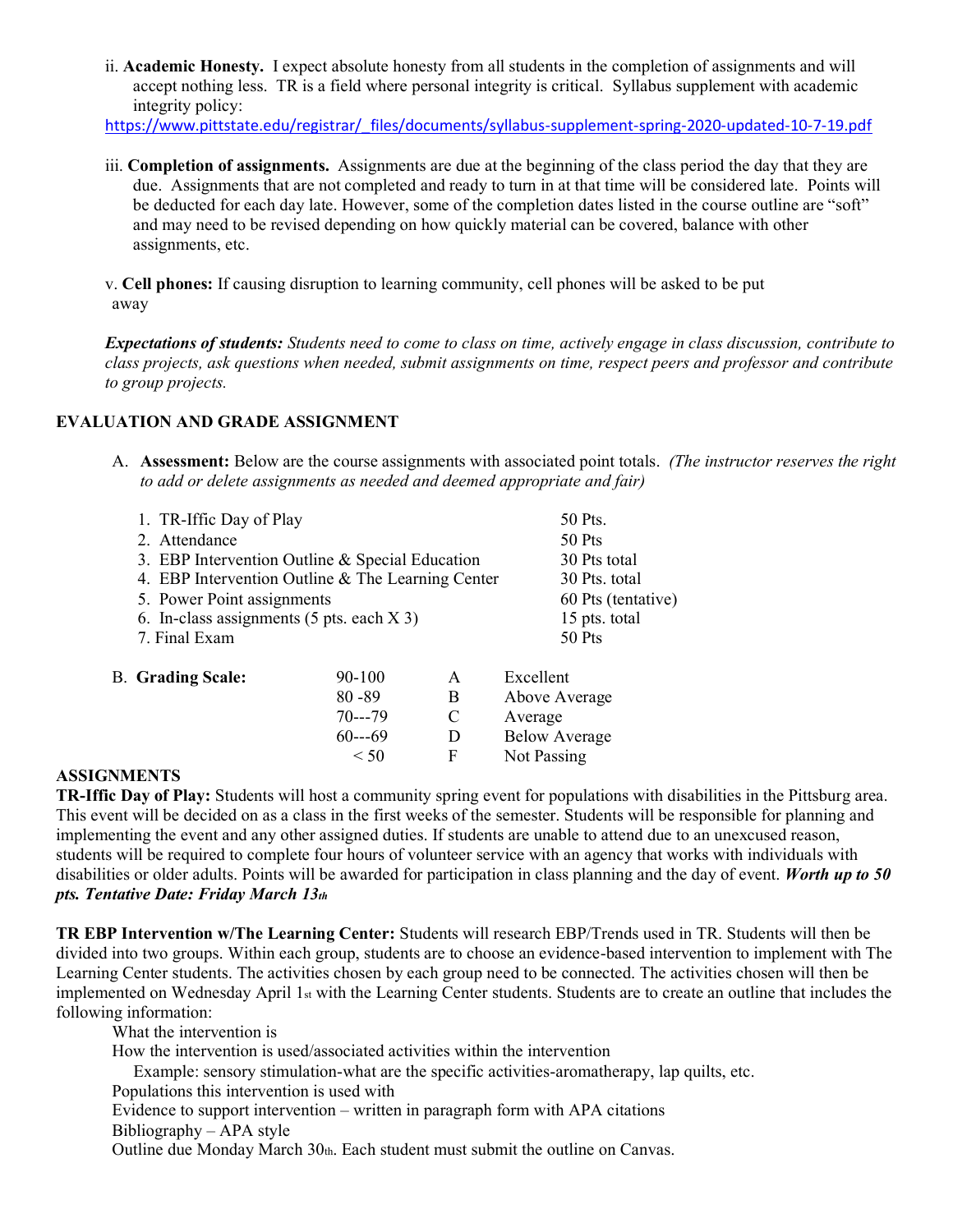## *Outline: 15 pts./Implementation: 15 pts.*

**TR EBP Intervention w/ Special Education Class @ George Nettles**: Students will research EBP/Trends used in TR. Students will then be divided into groups. Within each group, students are to choose an evidence-based intervention to implement with a Special Education class. Students are to create an outline that includes the information below. Dates and location will be established at the beginning of the semester. **Due date: Tentative based upon Special Education class.** Within the outline, students must include:

What the intervention is How the intervention is used/associated activities within the intervention Example: sensory stimulation-what are the specific activities-aromatherapy, lap quilts, etc. Populations this intervention is used with Evidence to support intervention – written in paragraph form with APA citations Bibliography – APA style *Outline: 15 pts./Special Education class Implementation: 15 pts.*

**Fitness Evaluations w/Special Olympics:** Students will be responsible for helping to complete fitness assessments with Special Olympics athletes. Assessments will be completed Wednesday March 4th during class. Assessments will be completed with Exercise Science students. Assessments will be taught in class prior to March 4th.

**National Exam Preparation:** Approximately 80% of jobs in TR require the CTRS credential. The exam is difficult, expensive and should not be taken lightly. Various quizzes will be completed via Canvas that reflect the CTRS exam. The study guides are required for class.

**Standards of Practice and Code of Ethics:** Students will complete in-class assignments reviewing ATRA standards of practice and code of ethics. 5 points.

**State Licensure & Certification Requirements:** Students will complete in-class assignments reviewing state licensure, national certification requirements, and how to maintain competency in the field. 5 points.

**TR Practice Models**: Students will complete in-class assignments reviewing TR practice models and how the practice models are integrated into TR practice. 5 points.

**Final Exam:** There will be final exam in the class. The format of the exam will be reflective of the CTRS exam. Questions will come from the CTRS study guides and also class content. Exam will be on Canvas. Date of exam: Monday May  $11<sub>th</sub>(a)$  Axe Library.

# IMPORTANT DATES

| 4/13 Final day to drop a course unless withdrawing from all classes |
|---------------------------------------------------------------------|
|                                                                     |
|                                                                     |
|                                                                     |
|                                                                     |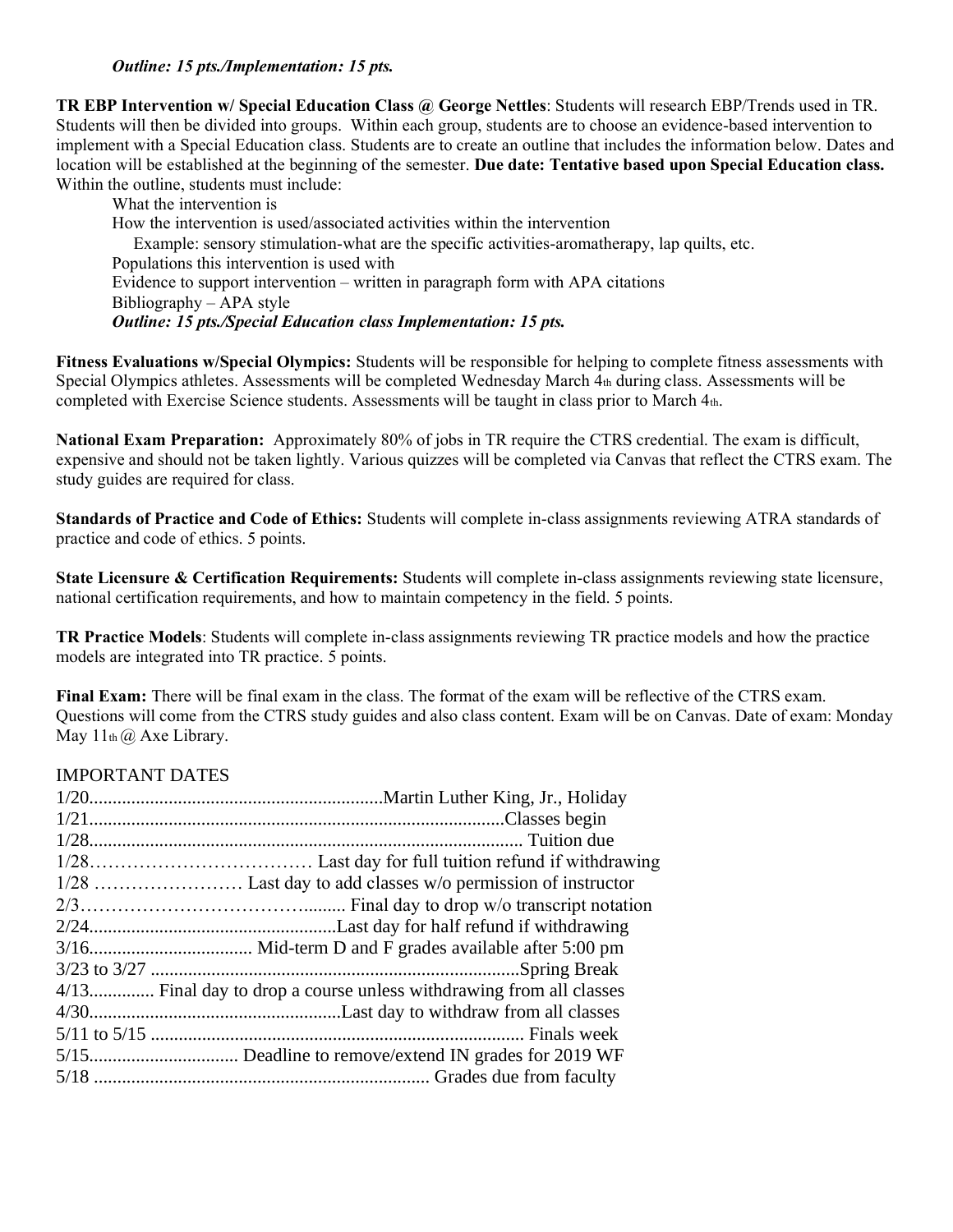# **TENTATIVE CLASS READING AND ASSIGNMENT SCHEDULE**

| Week of January 20  | (Topics, Reading, Assignments subject to change if needed)<br>Overview of Class/Review of TR concepts<br>Chapter 2: Historical Analysis of TR & RT |
|---------------------|----------------------------------------------------------------------------------------------------------------------------------------------------|
| Week of January 27  | World Demographics & ICF – Chapters 5 & 6<br>Master's Degree for Practice - Chapt. 13                                                              |
| Week of February 3  | Service Trends – Chapt. 16<br>Clinical Practice Guidelines - Chapt. 19/Reimbursement                                                               |
| Week of February 10 | <b>KRPA - No Class Monday</b><br>TR Practice Models - Chapt. 17<br>Role of Theory in TR - Chapt. 26<br>TR Day Prep                                 |
| Week of February 17 | Licensure/Certification - Chapt. 22<br><b>Guest Speaker - Kory Haught Wednesday</b><br>TR Day Prep                                                 |
| Week of February 24 | Standards of Practice & Code of Ethics<br>TR Day Prep                                                                                              |
| Week of March 2     | Evidence Based Practice - Chapt. 18/EBP Research Learning Center<br>TR Day Prep<br>Fitness Evaluations w/SO & Exsc Science                         |
| Week of March 9     | <b>EBP</b> Project Learning Center<br>TR Day Prep (W)<br><b>TR-Iffic Day of Play - Friday</b>                                                      |
| Week of March 16    | <b>EBP Project Learning Center</b><br>CTRS Exam Review (F)                                                                                         |
| Week of March 23    | <b>SPRING BREAK! HAVE FUN, BE SAFE! ©</b>                                                                                                          |
| Week of March 30    | Prep The Learning Center (M)<br>The Learning Center Activity - Wednesday<br>CTRS Exam Review (F)                                                   |
| Week of April 6     | Cross Collaboration in $TR$ – Chapter 30<br><b>CTRS Exam Review</b>                                                                                |
| Week of April 13    | <b>CTRS Exam Review</b>                                                                                                                            |
| Week of April 20    | <b>Midwest TR Symposium No Class Monday</b><br><b>GN Observation Wednesday</b>                                                                     |
| Week of April 27    | <b>CTRX Exam Review</b><br><b>GN Prep M/GN Intervention Wednesday</b>                                                                              |
| Week of May 4       | <b>CTRS Exam Review</b><br><b>GN Prep M/GN Intervention Wednesday</b>                                                                              |